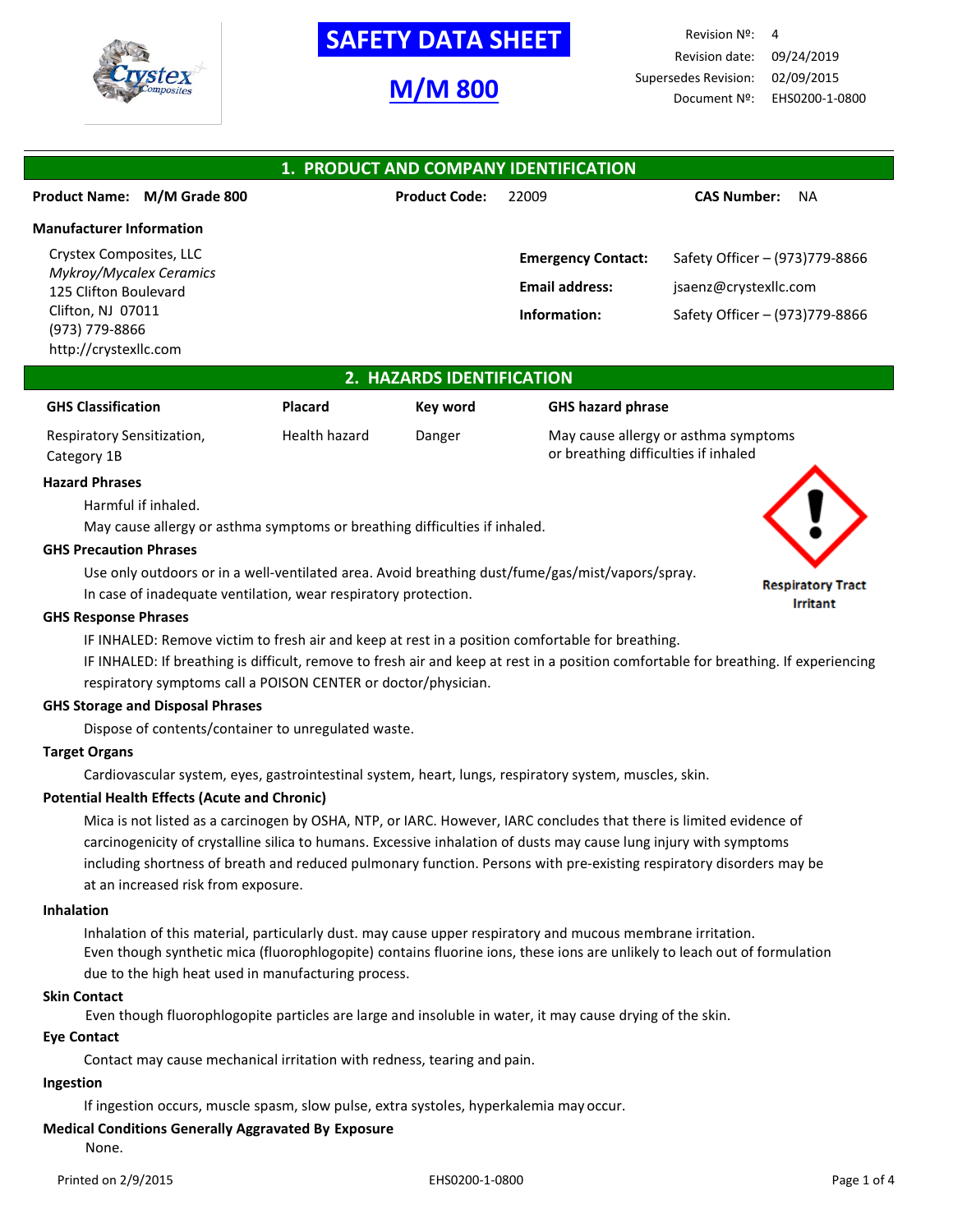

# **-SAFETY DATA SHEET-**

# **M/M 800**

Revision Nº: 3 Revision date: 2/09/2015 Supersedes Revision: 6/28/2014 Document Nº: EHS0200-1-0800

| 3. COMPOSITION/INFORMATION ON INGREDIENTS |                   |               |  |
|-------------------------------------------|-------------------|---------------|--|
| Hazardous Components (Chemical Name)      | <b>CAS NUMBER</b> | Concentration |  |
| 1. Fluorphlogopite                        | 12003-38-2        | 58%           |  |
| 2. Borosilicate glass                     | 65997-17-3        | 42%           |  |

## **4. FIRST AID MEASURES**

#### **Emergency and First Aid Procedures**

If exposure occurs, move to fresh air. Call a physician.

#### **In Case of Inhalation**

If an adverse reaction is observed or irritation develops, remove the person from source of exposure to fresh air. If symptoms persist get medical attention.

#### **In Case of Skin Contact**

Wash the exposed skin with soap and water. If irritation or rash develops get medical attention.

#### **In Case of Eye Contact**

If dust enters eyes, flush immediately with clean water for 15 minutes and call aphysician.

#### **In Case of Ingestion**

Clear material from mouth. If large amounts of material are swallowed seek medical attention. Noharmful effects are expected from a small ingestion.

#### **Signs and Symptoms Of Exposure**

Signs and symptoms of exposure include upper respiratory irritation, gastrointestinal irritation, muscle spasm, extra systoles, bradycardia (slow pulse), hypokalemia (low potassium), and skin and eye irritation,burns.

| <b>5. FIRE FIGHTING MEASURES</b> |           |                                |         |
|----------------------------------|-----------|--------------------------------|---------|
| <b>Flash Point:</b>              | <b>NA</b> | <b>Auto ignition Point: NA</b> |         |
| <b>Explosive Limits:</b>         | <b>NA</b> | LEL: NA                        | UEL: NA |

#### **Fire Fighting Instructions**

Wear positive pressure, self-contained breathing apparatus for firefighting. Use structural firefightingclothing. **Flammable Properties and Hazards Suitable Extinguishing Media**

This material is not flammable or combustible but rather becomes molten. Use any media appropriate forthe surrounding fire, water fog, carbon dioxide, foam or dry chemical.

#### **Unsuitable Extinguishing Media**

NA

#### **6. ACCIDENTAL RELEASE MEASURES**

#### **Steps To Be Taken In Case Material Is Released Or Spilled**

Wear appropriate protective clothing and equipment. Sweep or vacuum up, avoiding the creation ofairborne dust, and collect in a suitable container for disposal. Dust collectors may be used aswell.

#### **Protective Precautions, Protective Equipment and Emergency Procedures**

Use a NIOSH approved dust/mist respirator if dust is created.

### **7. HANDLING AND STORAGE**

#### **Precautions To Be Taken in Handling**

Avoid generating and breathing dust. Avoid eye contact. Use with adequate ventilation. If clothing becomes contaminated, remove and launder before reuse. Wash thoroughly before eating and drinking. Food, beverages and smoking materials should not be allowed in the work area.

#### **Precautions To Be Taken in Storing**

Store in a dry area away from food and feed products. Avoid dust formation.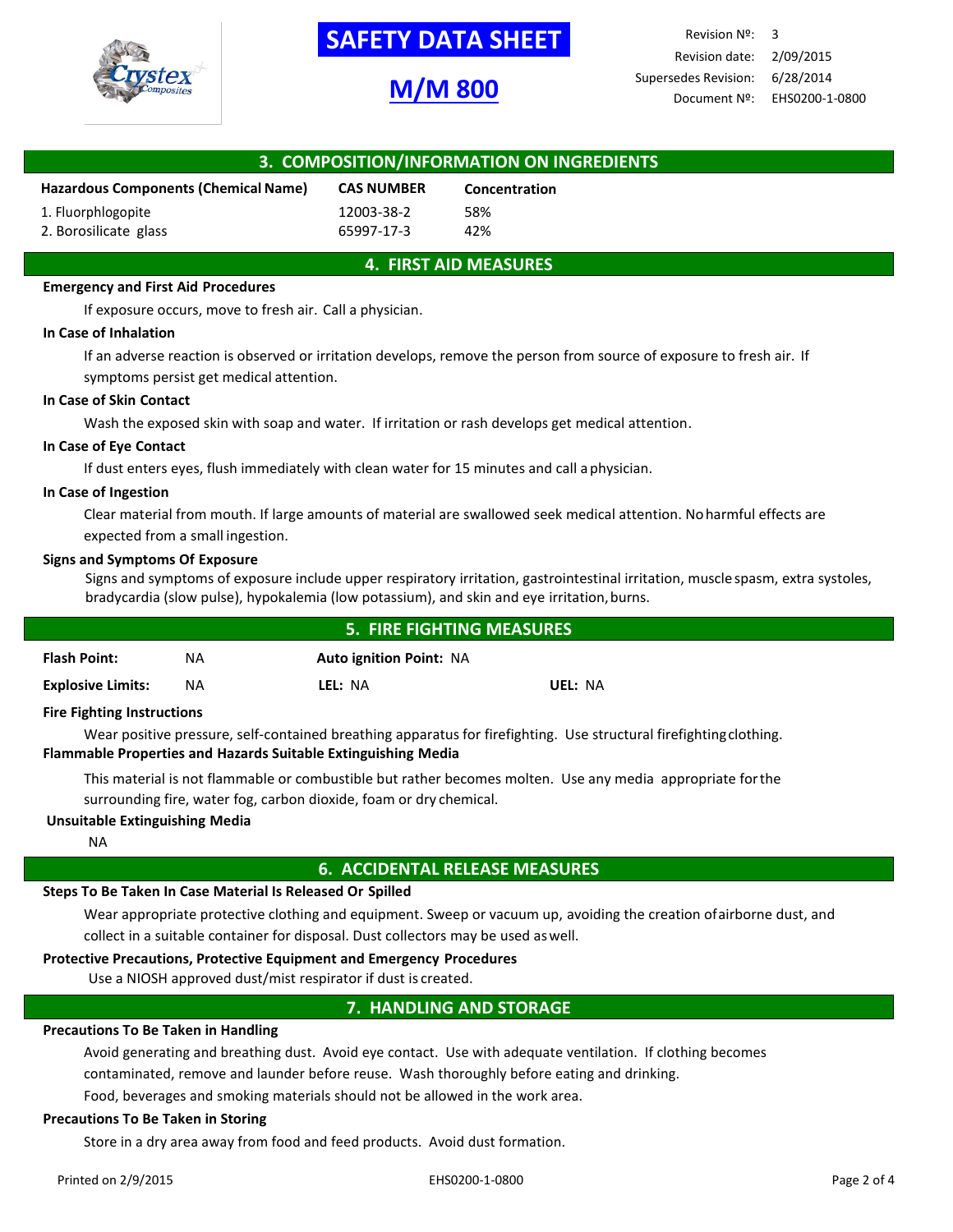

# **-SAFETY DATA SHEET-**

# **M/M 800**

### **Other Precautions**

Mica is not listed as a carcinogen by OSHA, NTP, or IARC. However, IARC concludes that there is limited evidence of carcinogenicity of crystalline silica to humans. Excessive inhalation of dusts may cause lung injury with symptoms including shortness of breath and reduced pulmonary function.

# **8. EXPOSURE CONTROLS/PERSONAL PROTECTION**

| <b>Hazardous Components (Chemical Name)</b> | <b>CAS NUMBER</b> | <b>OSHA PEL</b>                          | <b>ACGIH TLV</b>                     |
|---------------------------------------------|-------------------|------------------------------------------|--------------------------------------|
| 1. Fluorphlogopite                          | 12003-38-2        | 3 mg/m <sup>3</sup>                      | 2.5 mg/m <sup>3</sup> (as F)         |
| 2. Borosilicate glass                       | 65997-17-3        | 15 mg/m <sup>3</sup> (as total dust)     | 10 mg/m <sup>3</sup> (as total dust) |
|                                             |                   | 5 mg/m <sup>3</sup> (as respirable dust) |                                      |

### **Respiratory Equipment (Specify Type)**

For operations where the exposure limit may be exceeded and dust is generated, a NIOSH approved high efficiency particulate respirator is recommended. Equipment selection depends on contaminates type and concentration. Select in accordance with 29CFR1910.134 and good industrial hygiene practice.

### **Eye Protection**

Normal eye protection should be employed for plant operations. For dusty operations goggles may be required.

### **Protective Gloves**

#### **Other Protective Clothing**

#### **Engineering Controls (Ventilation etc.)**

Keep area well ventilated.

#### **Work/Hygienic/Maintenance Practices**

Wash hands and face thoroughly after exposure.

|                                    |                                     | 9. PHYSICAL AND CHEMICAL PROPERTIES   |      |
|------------------------------------|-------------------------------------|---------------------------------------|------|
| <b>Physical State:</b>             | i 1 Gas                             | X   Solid<br>l Liguid                 |      |
| <b>Appearance and Odor:</b>        | White, odorless, solid sheet or rod |                                       |      |
| <b>Melting Point:</b>              | 1,520 <sup>o</sup> C                | <b>Evaporation Rate:</b>              | NA   |
| <b>Boiling Point:</b>              | NA                                  | <b>Solubility in Water:</b>           | None |
| Specific Gravity (Water $= 1$ ):   | 2.74                                | <b>Percent Volatile:</b>              | NA.  |
| Density:                           | NA                                  | <b>Saturated Vapor Concentration:</b> | NA.  |
| Vapor Pressure (vs. Air or mm Hg): | NA.                                 | Viscosity:                            | NA.  |
| Vapor Density (vs. $Air = 1$ ):    | NA.                                 | pH:                                   | NA   |

# **10. STABILITY AND REACTIVITY**

| <b>Stability</b>                                  | Unstable [ ]                 | Stable $[X]$         |
|---------------------------------------------------|------------------------------|----------------------|
| <b>Conditions To Avoid - Instability</b>          | NA.                          |                      |
| <b>Incompatibility - Materials To Avoid</b>       | NA.                          |                      |
| <b>Hazardous Decomposition Or Byproducts</b>      | NA.                          |                      |
| <b>Possibility of Hazardous Reactions:</b>        | Will occur $\lceil$ $\rceil$ | Will not occur $[X]$ |
| <b>Conditions To Avoid - Hazardous Reactions:</b> | <b>NA</b>                    |                      |